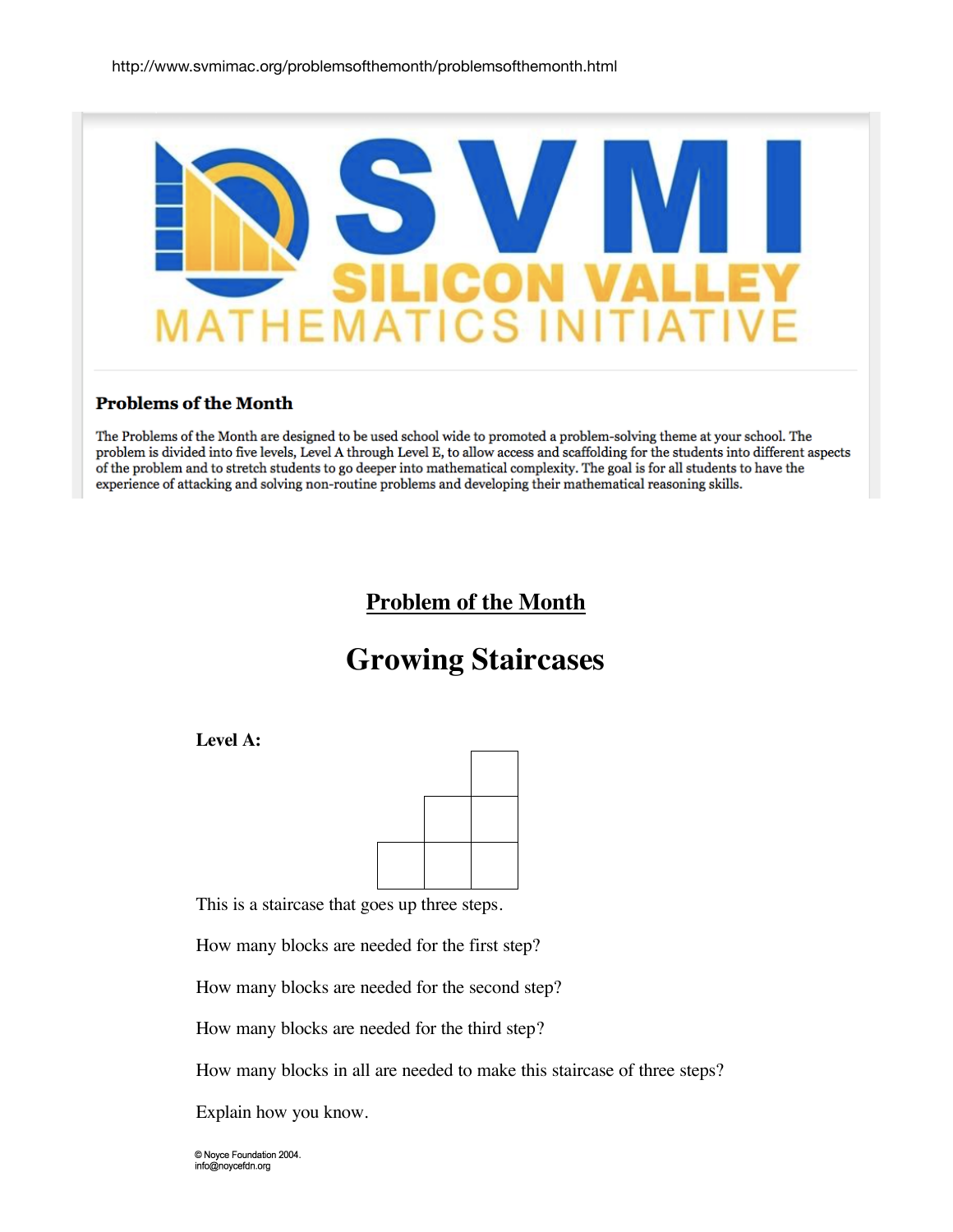### **Level B:**



Draw the blocks in the diagram to make the fourth step.

How many blocks in all are needed to make a staircase with five steps?

How many blocks does it take to build just the twelfth step?

How many blocks in all are needed to make a staircase of ten steps?

A staircase has 105 blocks, how many stairs does it have?

Explain your answers.

#### **Level C:**



How many blocks are needed to make just the one hundredth step? Explain how you know.

Write a rule to find the number of blocks needed for the nth step. Explain your rule.

Write a rule to find the total number of blocks needed to make a staircase with n number of steps. Explain your rule.

Write a rule that given y number of blocks you can tell how many steps are in the staircase. Explain your rule.

Problem of the Month Growing Staircases Page 2

Problem of the Month Growing Staircases Page 3

© Noyce Foundation 2004. info@noycefdn.org

© Noyce Foundation 2004. info@noycefdn.org